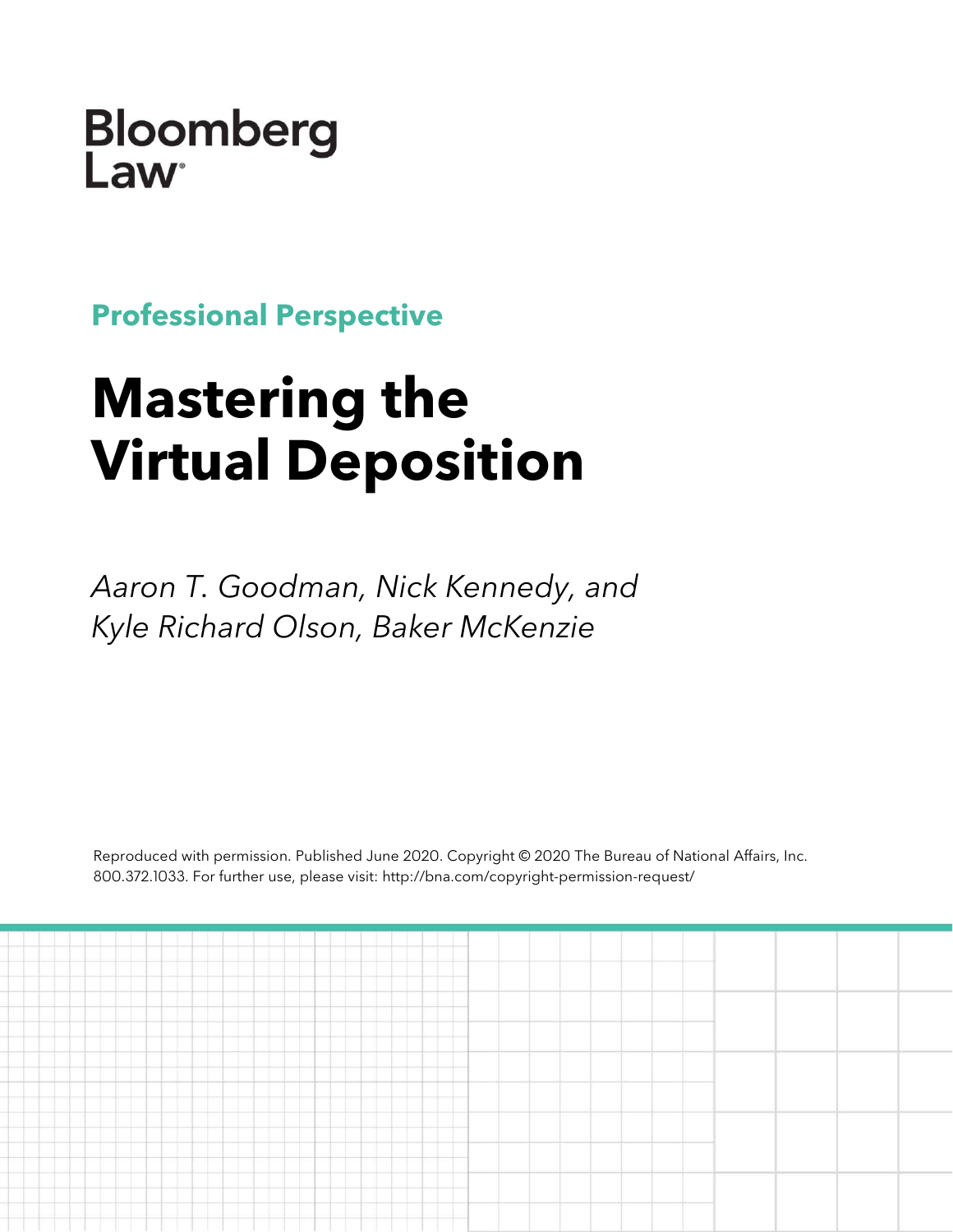# **Mastering the Virtual Deposition**

#### *Contributed by [Aaron T. Goodman,](https://www.bakermckenzie.com/en/people/g/goodman-aaron) [Nick Kennedy,](https://www.bakermckenzie.com/en/people/k/kennedy-nicholas-o) and [Kyle Richard Olson,](https://www.bakermckenzie.com/en/people/o/olson-kyle-richard) Baker McKenzie*

The legal profession has long remained unchanged in core aspects, including key tools of advocacy such as evidence gathering and witness testimony. Now, almost overnight, the Covid-19 crisis and shelter-in-place orders have forced counsel to re-invent the main mode of deposition, a critical component in the U.S. system of discovery and civil trial work. Covid-19 may change the profession for good.

Depositions, for now, have to be taken entirely online, with witnesses, counsel, court reporters, and others all participating remotely and from different locations. This abrupt change from in-person practice to a virtual construct presents a host of challenges. But, ultimately it could lead to a "Law 2.0," where remote deposition taking is the norm rather than the exception.

Indeed, adapting to this new technology is not a choice, but a necessity. It is arguably mandated by the ABA Model Rules. Model Rule 1.1 requires that "A lawyer shall provide competent representation to a client. Competent representation includes the legal knowledge, skill, thoroughness and preparation reasonably necessary for the representation."

Comment 8 to this rule makes clear that technological competence is a core aspect of this duty: "To maintain the requisite knowledge and skill, a lawyer should keep abreast of changes in the law and its practice, including the benefits and risks associated with relevant technology …." The new normal of remote depositions, and the technology that enables them, likely falls within this duty. Lawyers cannot simply put their cases and their obligations to their clients on hold until they can take depositions the old-fashioned way. Competent representation requires technological adaptation, now more than ever.

### **Challenges and Considerations**

#### *Now or Later?*

Strategy questions are critical when it comes to any deposition. They are magnified for a remote deposition. They begin with an array of up-front considerations of whether to go forward with a remote deposition at all, including the importance of the witness to the case, the difficulty in coordinating the logistics, how contentious the case is, the trustworthiness (or lack thereof) of opposing counsel, any risks of witness coaching, and broader witness cooperation, among other factors. Right now, when in-person depositions may not yet be possible, certain depositions may need to be postponed if they cannot be effectively taken by remote means.

#### *Remote or In-Person?*

But even when there is a return to the office, counsel will need to consider the strategic impact of taking a virtual deposition, if, for no other reason than to assess whether the witness warrants the time and expense of taking it in person. Indeed, there is no doubt that budgeting and case management, including scheduling orders filed with the court, will now encompass the question of how and when to deploy remote practice capabilities. Clients may become more selective about whether an in-person deposition is worth the expense, especially when it involves attorney travel, if there is a viable remote deposition-taking alternative.

#### *Technology Capabilities*

As practitioners and clients are learning, taking a remote deposition has a variety of unique challenges. These include threshold connectivity and technological issues, including whether all of the participants have a computer, microphone, camera, and stable internet connection (note that the witness is likely the weakest link for technology and connection purposes).

#### *Deposition Exhibits*

The most significant challenge in the remote deposition context, however, is the use of the deposition exhibit. This bears directly on which documents the lawyer uses to question the witness and how and when to use them (including whether and how to mark up any exhibit). Other challenges arising from the use of remote exhibits include how to simultaneously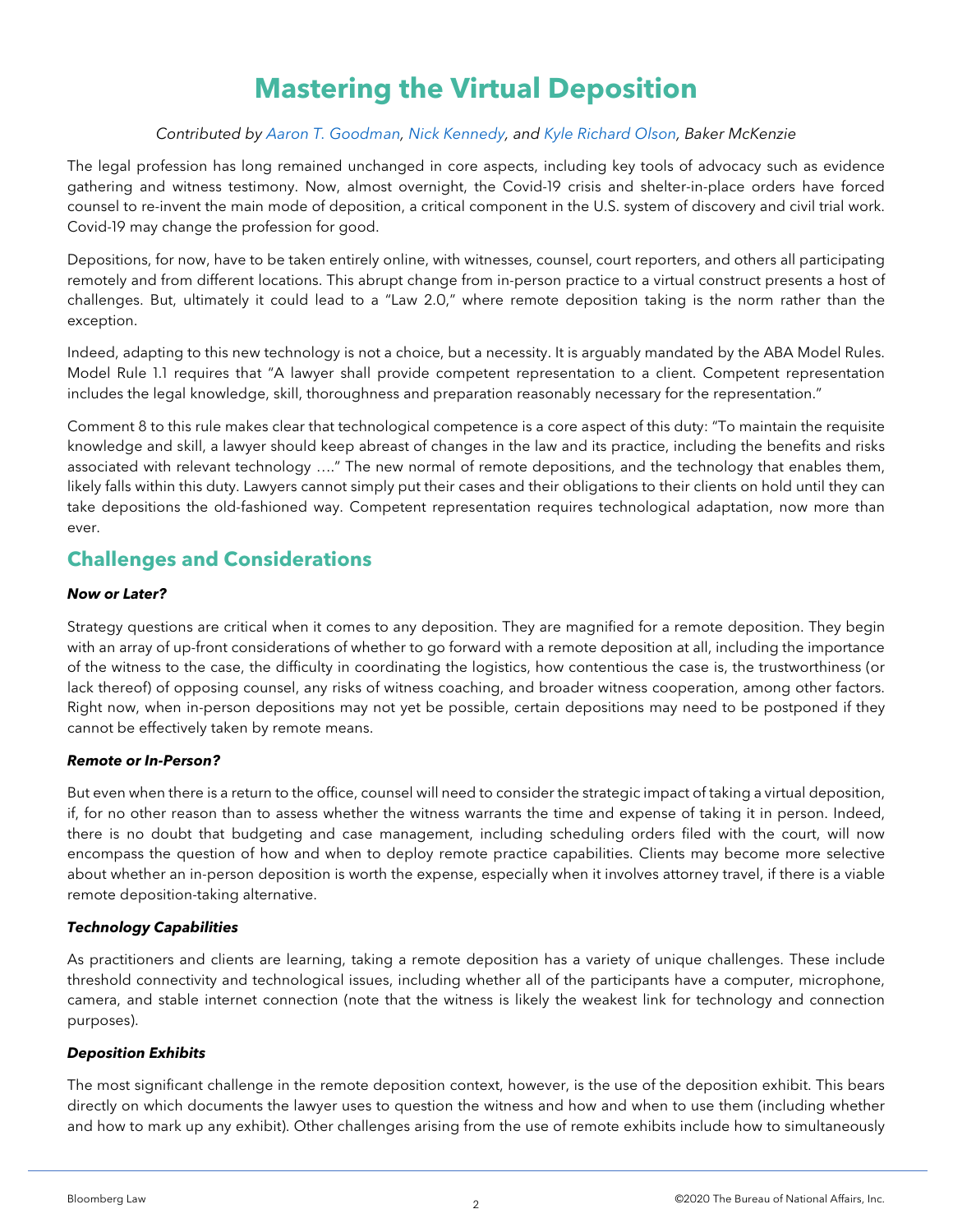present a document in real time to participants in different locations each remotely attending the deposition, how to introduce the document to the court reporter and witness, and how to have it stamped as an exhibit after it is introduced.

#### *'Reading the Room'*

Challenges in taking a virtual deposition do not stop at logistical and exhibit issues. The art of taking a deposition in person changes complexion in the remote context. For one, the ability to read the people in the room diminishes, since the camera shows only the face on a screen, often in a "Brady Bunch" style alongside other participants. Similarly, the remote deposition format may make it harder to establish a rhythm during questioning.

#### *Monitoring Opposing Counsel*

Unfortunately, taking a deposition remotely also makes it difficult, if not impossible, to monitor opposing counsel and prevent them from engaging in unethical or improper conduct. This poses a real risk to the integrity of the deposition. For example, in a remote deposition in which the defending counsel alone is physically present with the witness (not a practice recommended), the questioning attorney cannot prevent the proverbial kick under the table.

Even in the likelier scenario of the defending attorney also being physically separate from the witness, the taking attorney cannot fully police opposing counsel's ability to text or otherwise electronically communicate with the witness during questioning. The following tips and tricks address some of these issues.

# **Technology Solutions**

There are three key mechanical aspects of a deposition that require technical adaptation to operate in a remote environment—video, real-time transcription, and document exchange. The best technological solution may change depending on the deposition or other intended use (such as interviews or hearings). The unicorn in this remote universe is the platform that seamlessly integrates video, real-time transcription, and document introduction and delivery.

Various legal vendors have attempted to provide an all-in-one solution. To date, though, the available options for such a comprehensive solution fall short. As a result, the best offerings currently on the market address each requirement individually. The applications can then be run simultaneously in split-screen or through multiple computers or tablets.

#### *Video Streaming*

In many ways, the video stream is the most important technical aspect to the deposition. That is how the witness, and each participant, will virtually appear to one another. The only remote alternative to a video-streamed deposition is a telephonic one. This will likely continue to be used, but may fall out of favor as video options become increasingly robust. Counsel must determine how to manage the video stream or multiple video streams that come from each participant—deponent, opposing counsel, and client representative. They must also determine how the video will be recorded, including whether a separate videographer should be present to formally memorialize the viewing deposition.

Even less tech-savvy lawyers can take comfort here that multi-party video is relatively easy to manage, so long as all attendees have a computer or tablet, a decent connection, a camera, and a microphone. There are a number of multi-party video streaming platforms available. That being said, Zoom is fast becoming ubiquitous in this area, so much so that many vendors are not bothering to create their own video streaming technology. Instead, they are building on the Zoom platform, adding additional layers of security. Many vendors also offer active management of the video platform and onthe-fly trouble shooting, all of which can be done by the videographer taking the recording or another hired technician.

#### *Real-Time Transcription*

During in-person depositions, court reporters already have a tough enough time transcribing when a witness and counsel speak over each other, or when counsel interrupt during in-person depositions. In a remote deposition, there are new complications for the transcriber when, for example, it is not clear who is talking, when there are errant background noises, where there is confusion as to which document is being referenced, or when one party is on mute or has technical issues. These are serious challenges for even an experienced court reporter.

As a result, real-time transcription becomes much more critical, and must account for the reality that the court reporter will likely not be in the same room as the witness or other deposition participant. Testimony may be harder for the court reporter to hear, and accurately transcribe, in real time. Real-time transcription allows counsel to confirm the accuracy of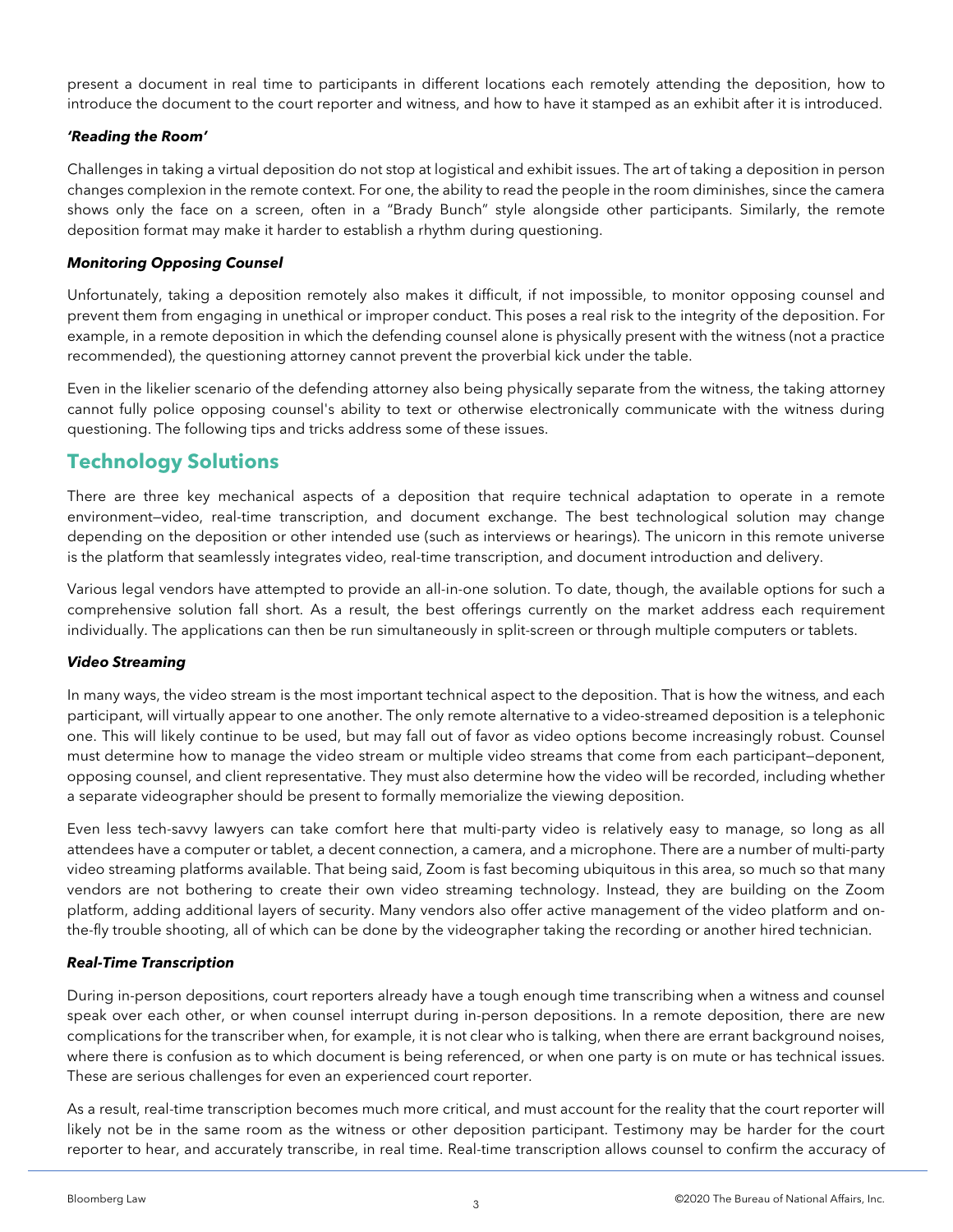the record as it is being created, rather than waiting for the transcript to come back only to find out there were gaps or errors. To avoid these issues, it is important to make sure that the court reporter has experience taking a remote deposition or to practice with them in advance.

#### *Document Handling*

Remote depositions prevent the attorney from taking a large box of documents, handing them to the witness across the table for the court reporter to mark them as exhibits as would be done in an in-person deposition. Historically, counsel taking a remote deposition were often required by practice, if not by rule, to present their deposition exhibits to the court reporter and opposing counsel before the deposition took place in order to ensure each party had accurate copies. This had obvious strategic downside for taking counsel, who was generally required to "tip their hand" by providing opposing counsel with their exhibits, and the order, in advance.

Although hard-copy documents can be shipped ahead of time, this also requires that counsel prepare significantly in advance and makes it difficult to make any additions or changes close in time to the deposition or on-the-fly. That is true even if the disclosure risk is mitigated by sealing the exhibits until they are introduced during the deposition. Sending hard copies also precludes the use of video or native files.

Advances in remote technology have improved the way in which exhibits can be used in remote depositions. Now, counsel are not required to send exhibits in advance. Rather, counsel in remote depositions can distribute and introduce exhibits in real-time. The best method depends on the circumstances of the case. Zoom and other video-streaming platforms have a share-screen function, which allows users to share their screen, a portion of the screen, or a specific program. In small cases, where there are fewer documents or where the exhibit is a video or other native file, this is a good method to show the document. However, this method does not address the issue of delivery and may not be good for voluminous depositions or more complex cases.

Documents may also be delivered via email. Email is not ideal because it is cumbersome and hard to track, requiring multiple emails and limiting the size of the file that can be sent. Zoom and other platforms generally offer a function that allows documents to be sent directly to all participants. The court-reporter would then stamp and distribute a set of the official exhibits after the deposition. Here, too, however, the downside is that it can become difficult to track these documents, there is no running log, and control over the documents is lost once the documents are sent to the participants.

Perhaps the best solution for cases with voluminous documents or a number of depositions is to use a platform specifically designed for this precise purpose. There are several on the market, but the idea is that this platform runs alongside the video and real-time feed. Taking counsel, opposing counsel, and the witness will each have a separate login.

Taking counsel can drag and drop their potential exhibits into a case library. During the deposition, counsel can mark-up, stamp, and introduce documents that have been loaded to the platform in real-time. These documents then feed into separate libraries containing only the stamped and introduced exhibits, which opposing counsel and the witness can independently access and review. These platforms allow quick and easy on-the-fly document loading (even during the deposition).

The applications also allow access to any document introduced in the case at another deposition if the platform was previously used. This becomes a significant advantage over traditional depositions, particularly in cases using continuous exhibit numbering in multiple depositions over many months or years. A second chair co-counsel, or perhaps a paralegal or technician, can provide support during the deposition and, through the platform, run the exhibit function. In this way, the exhibit applications best simulate the distribution and introduction of documents during in-person depositions.

The downsides of these platforms—which are cloud-based systems—include a limitation on the type of files that can be distributed (no native files) and file size (only short videos). In such cases, screen-share and file delivery through the video platform can be used. Cost considerations also come into play. The performance concerning exhibit use may be better with the help of a junior associate, with whom the taking attorney can practice ahead of time and develop a joint familiarity with the key documents. But exhibit technicians generally charge out at materially less per hour than a junior associate performing some of the same preparation work.